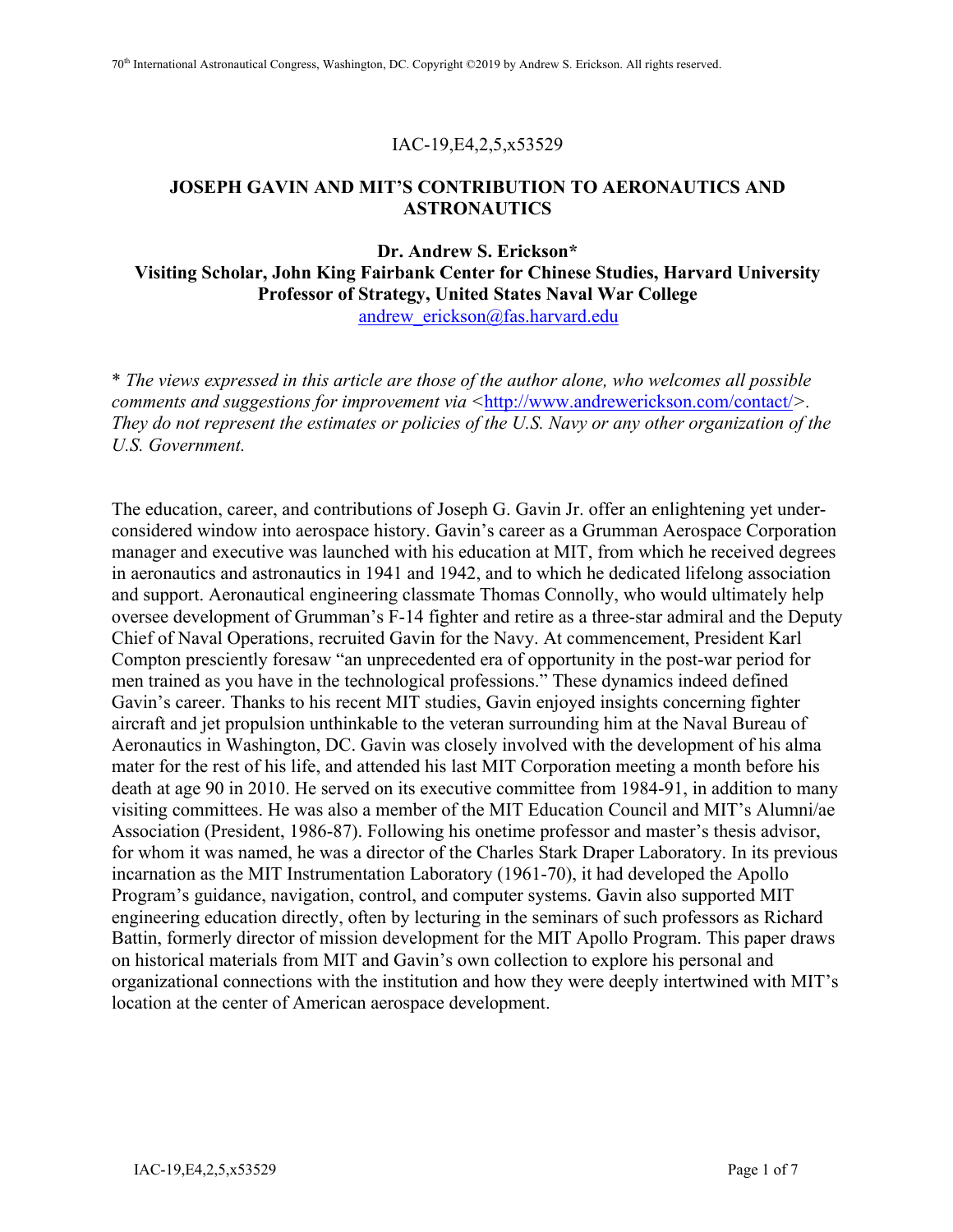### I. BACKGROUND AND EARLY EDUCATION

Born on September 18, 1920 in Somerville, Massachusetts, Gavin grew up in Brighton. His father, Joseph Sr., had to leave school in ninth grade to help support his family when his own father was killed in an industrial accident. He ultimately become partner in national syndicate of newspaper advertising brokers.<sup>1</sup> He served thrice in the U.S. Army: in 1916 on the Mexican border; in World War I as a lieutenant with the 26<sup>th</sup> Division Field Artillery, receiving the Purple Heart and Silver Star; and in World War II in Germany with an Allied Military Government unit and ultimately as the military governor of Rheingau-Kreise, retiring as Lieutenant-Colonel. Gavin's mother, Elizabeth Tay, was a commercial artist who produced major displays for shops in Boston.

Gavin's lifelong interest in aircraft and space travel began early and was encouraged in three formative phases: youthful stimulus from fiction and experience, education in engineering at MIT, and work for the Navy in Washington. As a youth he drew inspiration from Buck Rodgers and Charles A. Lindbergh, traveling hours as a seven-year-old to see "Lucky Lindy" land on a small airfield in Vermont following his flight across the Atlantic in 1927. From early on, Gavin recalled, "I was pretty sure I wanted to be an engineer… and do something with flying machines." This was despite his otherwise supportive father's advice: "Don't go into that business."2

After attending other public schools through sixth grade, Gavin received his secondary education at the Boston Latin School, where he starred on the football team as a 180-pound tackle<sup>3</sup> until he broke his nose, and received an award in modern studies as a junior.<sup>4</sup> He was also a marksman in the rifle club. Latin School was "a big leg up, very demanding. By the time I left, I knew how to study. Several teachers conveyed the idea that if you're going to do something, do it well." Senior year, Gavin enjoyed assembling experiments for the Physics Department.<sup>5</sup>

#### II. THE MIT YEARS

Gavin arrived at MIT in fall 1937. After Latin School, "entering MIT was pretty straightforward." Gavin wanted to major in Aeronautics, which required successful performance freshman year, followed by an interview. The department was highly selective because before World War II, obtaining in employment in the field was difficult. A year later, Gavin joined an aeronautics department class of only 28-30 students. 6

In a then-common situation, Gavin continued to live in his parents' apartment as a commuter student. The varsity (heavyweight) crew team,<sup>7</sup> of which he ultimately became captain and row in the leading stroke position, <sup>8</sup> allowed him to meet classmates from other departments in the then-decentralized school. This yielded lifelong friendships. He lunched and socialized between classes with other commuting students at their "5:15 Club," which "served a great purpose."9 His other activities included serving as secretary-treasurer of the sophomore class.10

In class, Gavin progressed "fairly easily," having learned the importance of "Doing your homework on time." Emphasis on basic requirements left little choice in classes. Gavin may have been the last aircraft engineer to take stoichiometry, which he regarded as "the chemistry of the furnace." The faculty was fascinating. Aeronautical engineering professor Otto C. Koppen was "designing a little airplane at his home on the side. A Swiss engineer, stranded in America by the war, found surprisingly effective ways to teach structural engineering using examples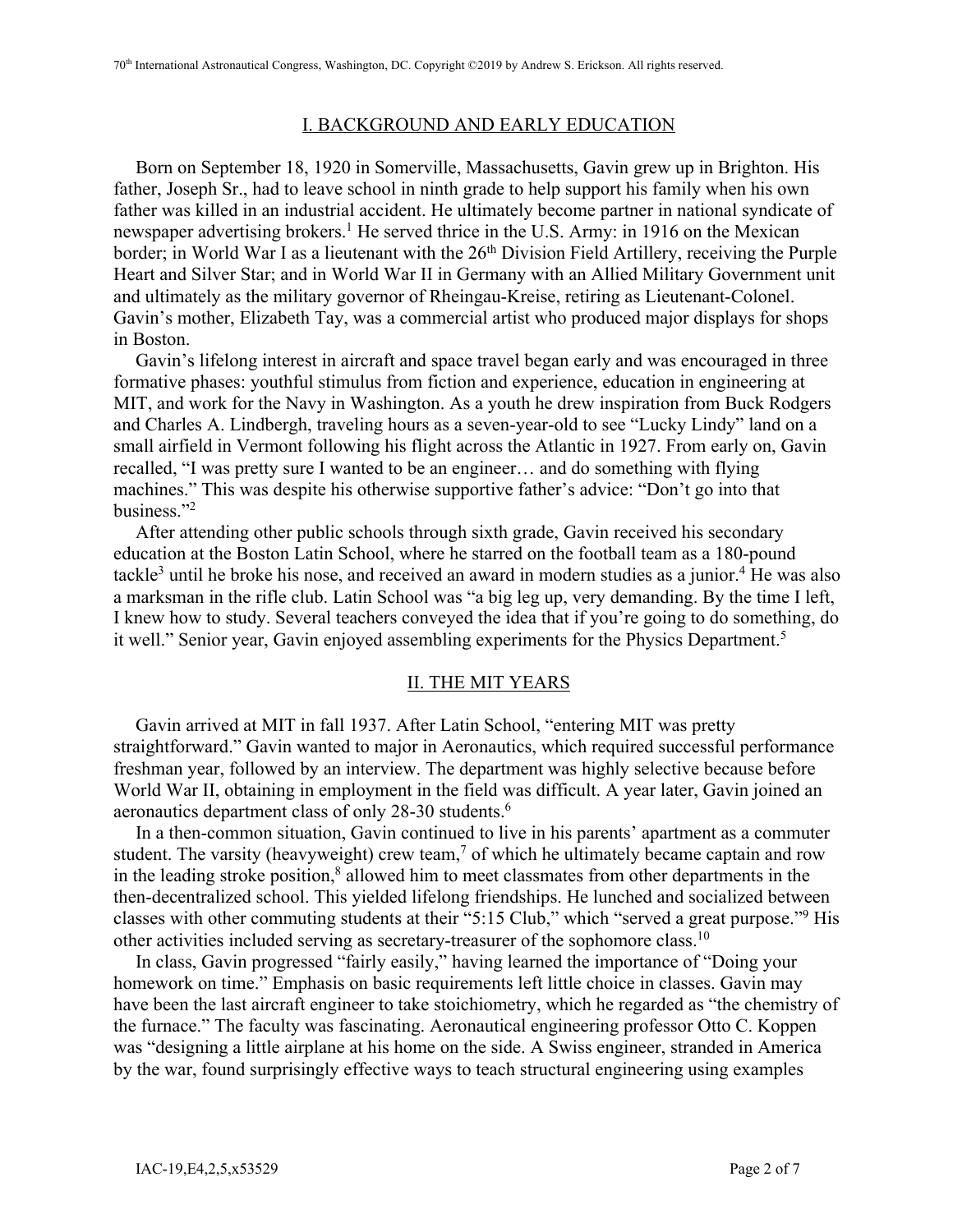from the Swiss rail system. In a rare elective, a Princeton professor explained the Revolutionary War "and how we nearly lost it."<sup>11</sup>

War clouds overhung society: "Everybody had a feeling that there was a blow going to fall." After obtaining a B.S. with honors in aeronautical engineering in 1941, Gavin was still underage to transition from ROTC to military assignment. This fact, combined with his documented talent, prompted MIT to invite him and classmate Rudy Hensel to complete a fifth year. Nominally under the supervision of Professor Charles Stark Draper, who in reality was too busy "building lead-computing gunsights in the basement for the Navy" to meet with them more than once, they analyzed wave effects in MIT's four-foot open return wind tunnel. In addition to many other responsibilities during his exceptional career, Gavin's professor would later become head of the Aeronautics and Astronautics department.<sup>12</sup>

On December 7, 1941, Gavin and Hensel were working in Gavin's parents' apartment. Midafternoon, his father interrupted: "You'd better come listen to the radio—Pearl Harbor has been attacked."13 Despite some earlier thoughts about applying to the Naval Academy, Gavin had taken the Army ROTC path to MIT. He would likely have been assigned to the Army engineers. However, his fifth year at MIT proved to be a turning point. He met naval officer classmates, back for advanced education after a decade in the fleet. Some of them, led by aeronautics classmate Thomas F. Connolly, recruited Gavin for the Navy and made sure that he received the proper application papers. This launched another lifelong friendship: Connolly, who would ultimately help oversee development of Grumman's F-14 fighter and retire as a three-star admiral and Deputy Chief of Naval Operations,<sup>14</sup> also kept in touch to pursue his conviction that the Navy should have a role in space.<sup>15</sup>

After completing a thesis on "Aerodynamic Damping of an Aerofoil Oscillating in Pitch,"16 Gavin earned an M.S. with honors in aeronautical engineering in 1942. He graduated in Walker Memorial Hall with blackout curtains drawn—German submarines then threatened the East Coast.17 At commencement, MIT President Dr. Karl T. Compton declared, "our success in this war may very possibly depend in a large degree on the wisdom and efficiency with which the professional manpower of this country is handled and trained," particularly specialists in "'strategic' technological professions." He presciently foresaw "an unprecedented era of opportunity in the post-war period for men trained as you have in the technological professions."18 These dynamics indeed defined Gavin's early career.

### III. EXTRAORDINARY EXPERIENCES AND THEIR MIT CONNECTIONS

Following graduation in 1942, Gavin entered the U.S. Naval Reserve as an engineering officer with the rank of Lieutenant. He spent four years in Washington, DC, posted at the Fighter Design Branch of the Naval Bureau of Aeronautics, <sup>19</sup> then housed temporarily on the National Mall. In the bureau, Gavin "met several very competent mentors." Branch head Commander Jack Pearson made him the branch's expert in a nascent field: jet engines. Gavin "met very interesting people": Orville Wright, aeroengine experts from Westinghouse and Pratt & Whitney, and British aeroengine pioneers including British Royal Air Force engineer Air Commodore Sir Frank Whittle.20

Thanks to his recent MIT studies, Gavin enjoyed insights unthinkable to the "old salts" surrounding him. Most importantly, even though he had not heard so much as a "whisper" about aeroengines at MIT, he viewed them as a revolutionary technology that would unlock tremendous potential by increasing aircraft flight speeds by several hundred miles per hour.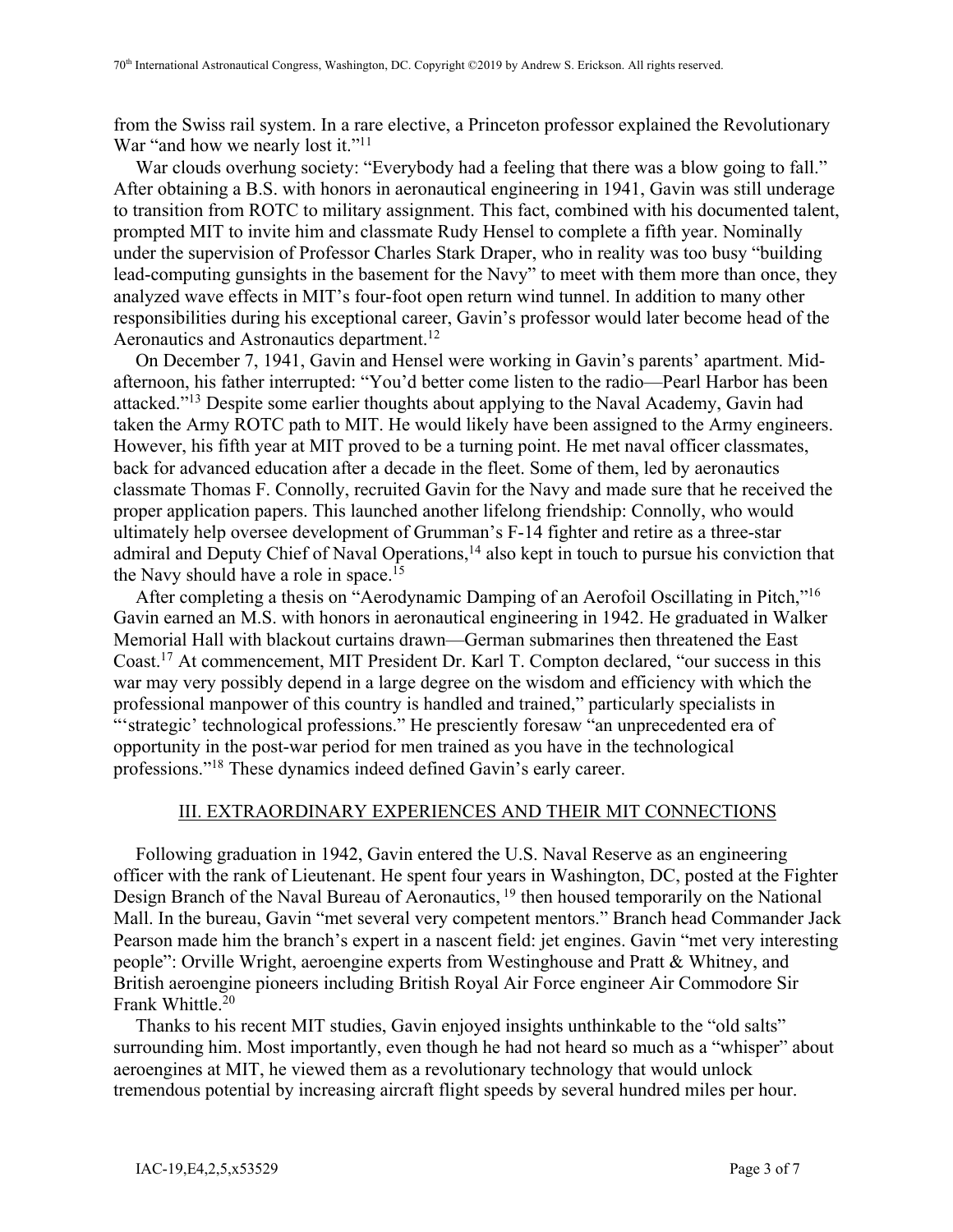Some of the more senior naval aviation specialists dismissed the new development's potential, affording Gavin unusual opportunity and responsibility for his age.<sup>21</sup> "Things were moving very fast in those days, and it was every stimulating to be part of it." $2^{\frac{1}{2}}$ 

 Involved in the early work on jet aircraft designs and propulsion, Gavin served as the project officer on the Navy's first jet airplane, the McDonnell FH-1 *Phantom*. When severe weather trapped his boss in Washington, Lt. Senior Grade Gavin—almost the most junior officer present—ran a mockup board on McDonnell's second jet fighter for the Navy, the F2H *Banshee*. <sup>23</sup> Gavin later received a commendation for his contributions to the Navy's jet fighter program.

 The Navy offered him a chance to stay and undergo flight training, but he "decided I wanted to build something." Piloting flying machines was a path not taken for Gavin. "I think that as a designer, you have the feeling that 'I could fly this thing,' no question. 'I know it so well that I could fly it.' While I had the urge [to get and maintain a pilot's license and fly], by Apollo 11 I was accustomed to saying [to astronauts], 'It's ok to go fly it.' That's something you don't say without thinking about it."<sup>24</sup> In 1946, he left the Navy to join the Grumman Aircraft Corporation in Bethpage, NY.

 Some of the most extraordinary responsibilities of Gavin's subsequent career at Grumman directly involved his organizational and personal associations with MIT. On May 25, 1961, inspired by the bold initiative President Kennedy announced, the Apollo Program brought Grumman, and Gavin, the opportunity of a lifetime. It was during a decade as Vice President and LM Program Director that Gavin faced his greatest challenges in management of technological innovation, when Grumman won the NASA competition to build the lander that would deliver NASA astronauts Neil Armstrong and Buzz Aldrin to the moon's surface on July 20, 1969. From Grumman's very first announcement through Apollo's conclusion, Gavin led the team: "Full authority for directing Grumman personnel assigned to the  $LEM^{25}$  and for controlling the resources required to achieve LEM objectives will belong to LEM Program Director Joe Gavin, who, since his graduation from MIT, has piled up 20 years of experience in aircraft, space, and missile engineering."26

 A major highlight of Gavin's subsequent leadership of Grumman was inking and implementing a major F-14 contract with Iran.<sup>27</sup> Initiated in 1968 and flown first in December 1970, the aptly-named F-14 "Tomcat" benefitted from the critical support of Gavin's old classmate—now Vice Admiral—Tom Connolly, who sacrificed his chance for a fourth star to ensure the program's inception and later managed it from the Pentagon side.<sup>28</sup> In 1972, the year Gavin became president of Grumman, the Shah of Iran wrote to the F-14 Program Coordinator in the office of the Chief of Naval Operations, stating that he wished to consider purchasing F-14s for the Imperial Iranian Air Force (IIAF) to replace its aged F-4 Phantoms.<sup>29</sup> An experienced pilot himself, the Shah sought to counter high-altitude Soviet overflights then violating Iranian airspace. In July 1973, in an F-14 demonstration for the Shah at Andrews Air Force Base against the rival F-15, Grumman's team stole the show—including by flying directly over the reviewing stand. The Shah appeared to have made up his mind.<sup>30</sup> That December, Iran ordered 30 F-14s; complete with the AIM-54 Phoenix missile, of which the  $F-15$  lacked an equivalent.<sup>31</sup> The Navy delivered the first F-14 on January 24, 1977.<sup>32</sup> A total of 79 were delivered out of an ultimate order of 80.

### IV. GIVING BACK TO MIT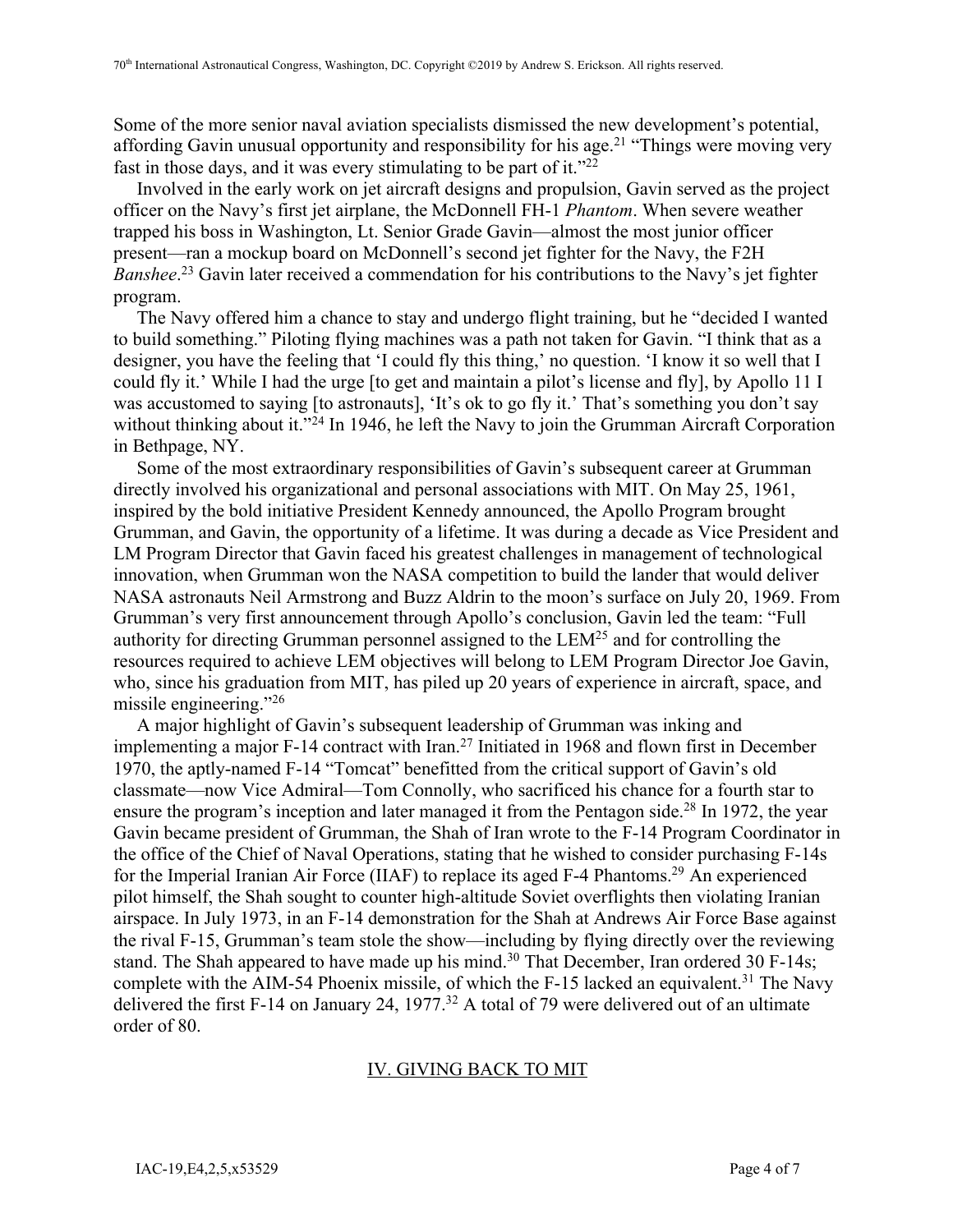Gavin had an extraordinary aerospace engineering career in an extraordinary age for American aerospace achievements, the likes of which may never be seen again. His employment coincided exactly with the Cold War era's lofty defense spending and ambitious megaprojects. Following degrees from MIT in 1941 and 1942 and four years as an officer in the U.S. Navy's Bureau of Aeronautics, Gavin spent his entire career with the Grumman Corporation, rising from design engineer in 1946 to president and Chief Operating Officer in 1976 before his retirement in 1985. To the very end of his life, Gavin remained focused on pursuing new technological horizons and helping the organizations he valued look to the future. Gavin was a life-long active alumnus of MIT, eventually serving as a member of the MIT Corporation. He attended his last MIT Corporation board meeting on October 1, 2010, driving the two hours each way alone. This was just twenty-nine days before his death at age 90, surrounded by family members at the Applewood Retirement Community in Amherst, Massachusetts.

 Gavin was an active supporter of and fundraiser for the schools he had attended. Particularly noteworthy was his lifelong association with and support for MIT, of whose corporation he was a life member and on whose executive committee he served from 1984-91, in addition to many visiting committees. He was also a member of the MIT Education Council and MIT's Alumni/ae Association (President, 1986-87). Following his onetime professor, for whom it was named, he was a director of the Charles Stark Draper Laboratory. In its previous incarnation as the MIT Instrumentation Laboratory (1961-70), it had developed Apollo's guidance, navigation, control, and computer systems. <sup>33</sup> Professor Dick Battin, formerly director of mission development for the MIT Apollo program, stated that Gavin supported engineering education extensively at MIT, often by lecturing in Battin's seminars.34 "He was really good with the freshmen," Battin recalled. "I didn't even have to ask" him to participate in the seminar. "He would call me up to ask to take part."35 In 1995, at Gavin's induction as a life member emeritus of the MIT Corporation, Carl Mueller, fellow classmate and crew team member, would attest that "his generosity and abiding concern have strengthened this institution immeasurably," describing him as "a modest gentle man whose powerful intellect and effective leadership have literally put men on the moon and returned them safely to Earth."36

 Gavin's educational focus may hint at what he might have pursued had aerospace project management not consumed his career. Interviewed in 1968, "Mrs. Gavin thinks her husband would have made an excellent teacher if he ever decided to leave the world of space exploration. 'When you can explain to your wife why an airplane flies,' she said, 'that means you're a good teacher."<sup>37</sup> In his MIT 50<sup>th</sup> Reunion yearbook he concluded, "Couldn't have done it all without Dorothy's interest and support."38

 Through these efforts, Gavin became particularly interested in the potential of Japan and China to develop advanced aerospace technologies and programs. "I think the place that we're going to have to watch is the Japanese and the Chinese," he told the author in 1998.39 At the first opportunity, through the 1996 IAC, he visited China. In the process of touring space facilities in Beijing, Xi'an, and Shanghai, he was impressed by the caliber of the leading young aerospace specialists that he met. He assessed that if placed in top U.S. programs, such as at MIT, they would perform with distinction.40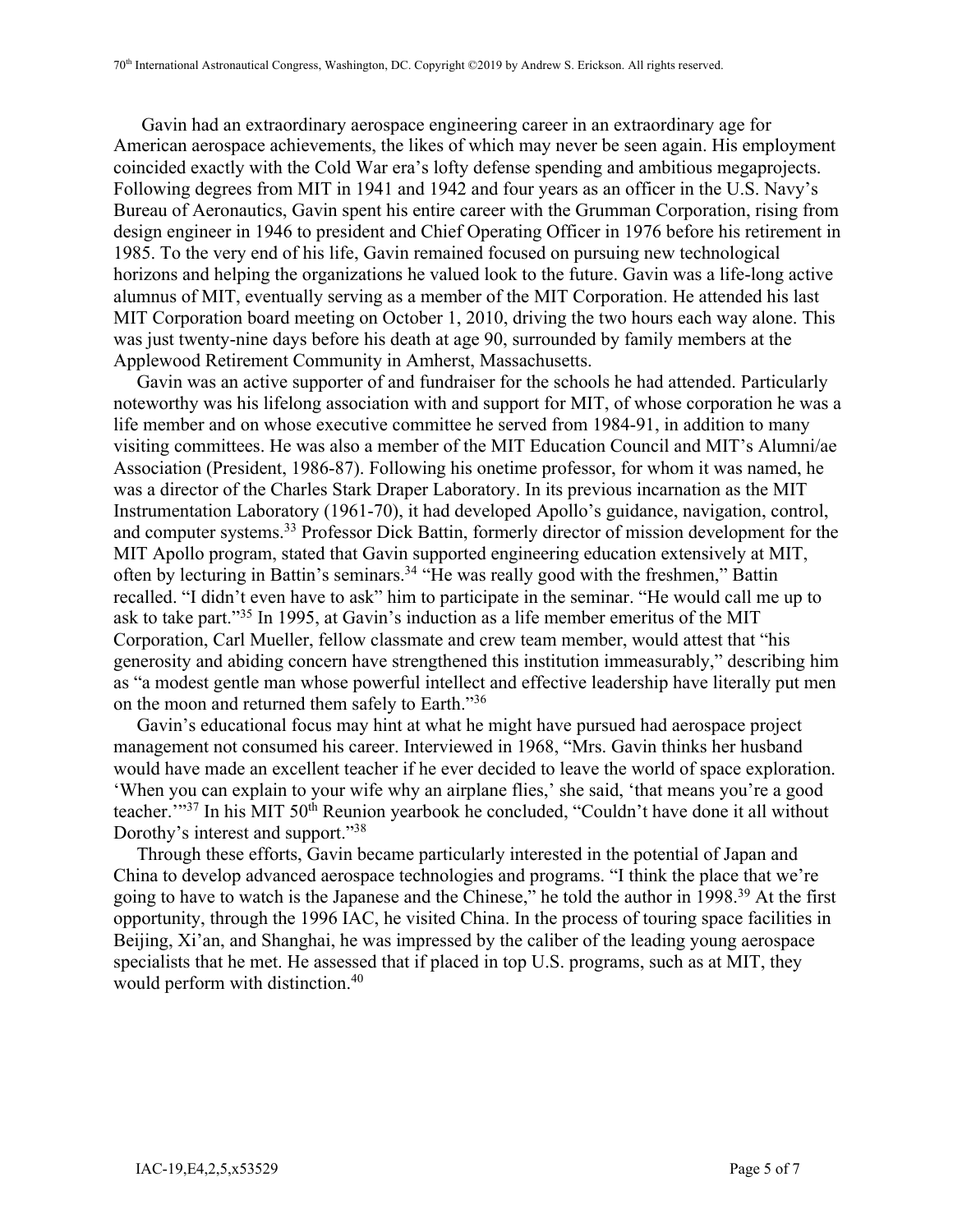70th International Astronautical Congress, Washington, DC. Copyright ©2019 by Andrew S. Erickson. All rights reserved.

<sup>1</sup> Arthur A. Riley, "Ex-Hub Man Heads Moon Tour Phase," *Boston Sunday Globe*, May 17, 1964, 8A. <sup>2</sup> Brian Keegan, Interview of Joseph G. Gavin, Jr., Infinite History Project, MIT, July 17, 2007,

https://infinitehistory.mit.edu/video/joseph-g-gavin-jr-'41-sm-'42.

<sup>3</sup> Will Cloney, "Latin Success Dependent on Omelet Eleven," *Boston Herald*, September 30, 1936, 1.

<sup>4</sup> "Boston Latin Awards Made," *Daily Boston Globe*, June 11, 1936, 4.

<sup>5</sup> Brian Keegan, Interview of Joseph G. Gavin, Jr., Infinite History Project, MIT, July 17, 2007,

https://infinitehistory.mit.edu/video/joseph-g-gavin-jr-'41-sm-'42.

 $6$  Ibid.

<sup>7</sup> Regatta on Charles Is Swept by MIT: Tech Freshmen Make the Best Showing," *New York Times*, April 24, 1938, 71.

<sup>8</sup> Lincoln A. Werden, "Harvard Varsity Crew First in Race, With MIT Second and Princeton Third," *New York Times*, May 5, 1940, 89; Robert F. Kelley, "MIT Developing Fast Eight," *New York Times*, April 15, 1939, 13.

<sup>9</sup> Brian Keegan, Interview of Joseph G. Gavin, Jr., Infinite History Project, MIT, July 17, 2007,

https://infinitehistory.mit.edu/video/joseph-g-gavin-jr-'41-sm-'42.

<sup>10</sup> "MIT Officers Chosen," *New York Times*, May 1, 1939, 23.

<sup>11</sup> Brian Keegan, Interview of Joseph G. Gavin, Jr., Infinite History Project, MIT, July 17, 2007, https://infinitehistory.mit.edu/video/joseph-g-gavin-jr-'41-sm-'42.

<sup>12</sup> "A Brief History of MIT Aeronautics and Astronautics," MIT AeroAstro, http://aeroastro.mit.edu/aboutaeroastro/brief-history; Gavin later said with admiration, "Some of the work on gyros was considered impossible... until he did it." Brian Keegan, Interview of Joseph G. Gavin, Jr., Infinite History Project, MIT, July 17, 2007, https://infinitehistory.mit.edu/video/joseph-g-gavin-jr-'41-sm-'42.

<sup>13</sup> Brian Keegan, Interview of Joseph G. Gavin, Jr., Infinite History Project, MIT, July 17, 2007, https://infinitehistory.mit.edu/video/joseph-g-gavin-jr-'41-sm-'42.

<sup>14</sup> Claudia Levy, "T.F. Connolly Dies," *Washington Post*, June 1, 1996, https://www.washingtonpost.com/archive/local/1996/06/01/tf-connolly-dies/.

<sup>15</sup> Brian Keegan, Interview of Joseph G. Gavin, Jr., Infinite History Project, MIT, July 17, 2007, https://infinitehistory.mit.edu/video/joseph-g-gavin-jr-'41-sm-'42.

<sup>16</sup> MIT, "Graduation Exercises, Class of 1942: Doctor's and Master's Degrees," 18.

<sup>17</sup> Brian Keegan, Interview of Joseph G. Gavin, Jr., Infinite History Project, MIT, July 17, 2007, https://infinitehistory.mit.edu/video/joseph-g-gavin-jr-'41-sm-'42.

<sup>18</sup> "Nation's Fate Seen Resting on Specialists: Dr. Compton Speaks at Exercises of Tech Graduate Students," *Boston Herald*, May 29, 1942.

<sup>19</sup> "Grumman Will Build New Space & Missile Engineering Center," *Grumman Plane News* 21.10 (May 25, 1962), 3.

 $^{20}$  Brian Keegan, Interview of Joseph G. Gavin, Jr., Infinite History Project, MIT, July 17, 2007,

https://infinitehistory.mit.edu/video/joseph-g-gavin-jr-'41-sm-'42.

<sup>21</sup> Author's many discussions with Gavin over the years.

<sup>22</sup> Brian Keegan, Interview of Joseph G. Gavin, Jr., Infinite History Project, MIT, July 17, 2007,

https://infinitehistory.mit.edu/video/joseph-g-gavin-jr-'41-sm-'42.

 $\frac{23}{23}$  Ibid.

<sup>25</sup> The LM was termed the Lunar Excursion Module (LEM) until 1967. At that time, to eliminate any "frivolous" connotation," NASA's Public Affairs Office dropped the middle word and letter. Thomas J. Kelly, *Moon Lander: How We Developed the Apollo Lunar Module* (Washington, DC: Smithsonian Books, 2009), 267.

<sup>26</sup> "Company President Clint Towl Announces LEM Appointments," *Grumman Plane News* 21.21 (November 30, 1962), 8.

 $^{27}$  In Gavin's view, Grumman was the underdog in the competition because of U.S. politics regarding the congressional districts in which competing aircraft were built. Grumman impressed the Shah of Iran, himself a pilot, by having its test pilot perform extra maneuvers in front of the reviewing stand at the Farnborough Airshow and presenting him with a Grumman flight suit. Author's many discussions with Gavin over the years.

<sup>28</sup> Robert Mcg. Thomas, Jr., "Thomas Connolly, 86, Top-Gun Admiral, Dies," *New York Times*, June 9, 1996, http://www.nytimes.com/1996/06/09/us/thomas-connolly-86-top-gun-admiral-dies.html.

<sup>29</sup> Rear Admiral Paul T. Gilcrist, USN (Ret.), *Tomcat! The Grumman F-14 Story* (Atglen, PA: Schiffer Military/Aviation History, 1994), 46.

<sup>30</sup> Ibid., 48-51.